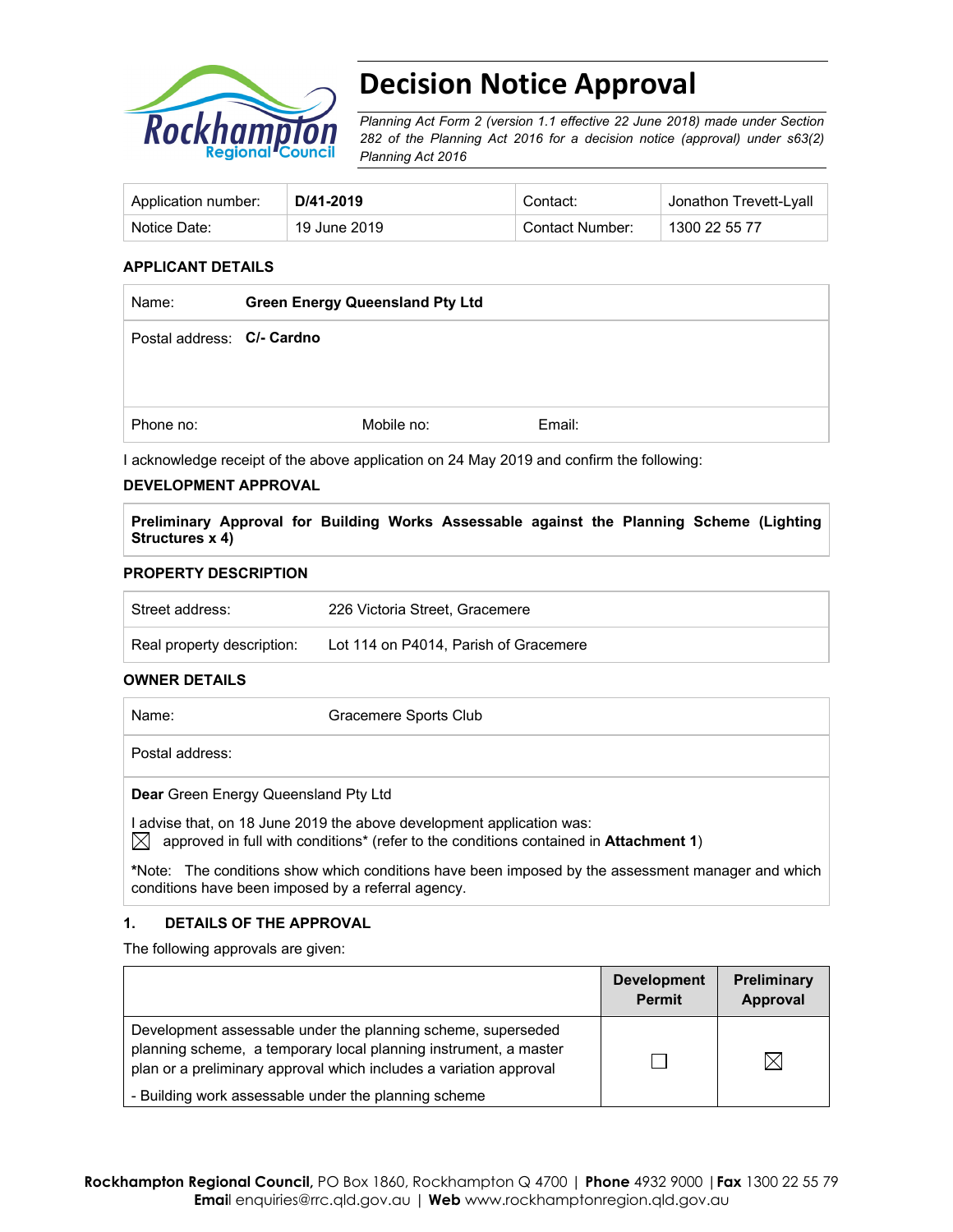#### **2. CONDITIONS**

This approval is subject to the conditions in Attachment 1.

#### **3. FURTHER DEVELOPMENT PERMITS REQUIRED**

Please be advised that the following development permits are required to be obtained before the development can be carried out:

| Type of development permit required | Subject of the required development permit |  |
|-------------------------------------|--------------------------------------------|--|
| Building Works                      |                                            |  |

# **4. REFERRAL AGENCIES NIL**

#### **5. THE APPROVED PLANS**

**The approved development must be completed and maintained generally in accordance with the approved drawings and documents:** 

| Drawing/report title         | <b>Prepared by</b>                 | Date                               | <b>Reference</b><br>number | <b>Rev</b> |
|------------------------------|------------------------------------|------------------------------------|----------------------------|------------|
| Gracemere Sports Club        |                                    | Received by Council<br>24 May 2019 | GSC001                     |            |
| 28m Pole with Lifting System | Green Energy<br>Queensland Pty Ltd | Received by Council<br>24 May 2019 | GSC002                     |            |
| 25m Pole with Lifting System | Green Energy<br>Queensland Pty Ltd | Received by Council<br>24 May 2019 | GSC003                     |            |

## **6. CURRENCY PERIOD FOR THE APPROVAL (s.85 of the** *Planning Act***)**

The standard currency periods stated in section 85 of *Planning Act 2016* apply to each aspect of development in this approval, if not stated in the conditions of approval attached.

#### **7. STATEMENT OF REASONS**

| Description of the<br>development      | The proposed development is for Building Works Assessable against<br>Planning Scheme (Lighting Structures x 4)                                                                                                                                                                                                                                                  |  |  |
|----------------------------------------|-----------------------------------------------------------------------------------------------------------------------------------------------------------------------------------------------------------------------------------------------------------------------------------------------------------------------------------------------------------------|--|--|
| <b>Reasons for Decision</b>            | The lighting structures will not increase the risk of damage to persons or<br>a)<br>property during a flood event.                                                                                                                                                                                                                                              |  |  |
|                                        | The proposed works do not compromise the strategic framework in the<br>b)<br>Rockhampton Region Planning Scheme 2015;                                                                                                                                                                                                                                           |  |  |
|                                        | Assessment of the development against the relevant zone purpose,<br>C)<br>planning scheme codes and planning scheme policies demonstrates<br>that the proposed development will not cause significant adverse<br>impacts on the surrounding natural environment, built environment and<br>infrastructure, community facilities, or local character and amenity; |  |  |
|                                        | The proposed development does not compromise the relevant State<br>d)<br>Planning Policy; and                                                                                                                                                                                                                                                                   |  |  |
|                                        | On balance, the application should be approved because the<br>e)<br>circumstances favour Council exercising its discretion to approve the<br>application even though the development does not comply with an<br>aspect of the assessment benchmarks.                                                                                                            |  |  |
| <b>Assessment</b><br><b>Benchmarks</b> | The proposed development was assessed against the following assessment<br>benchmarks:                                                                                                                                                                                                                                                                           |  |  |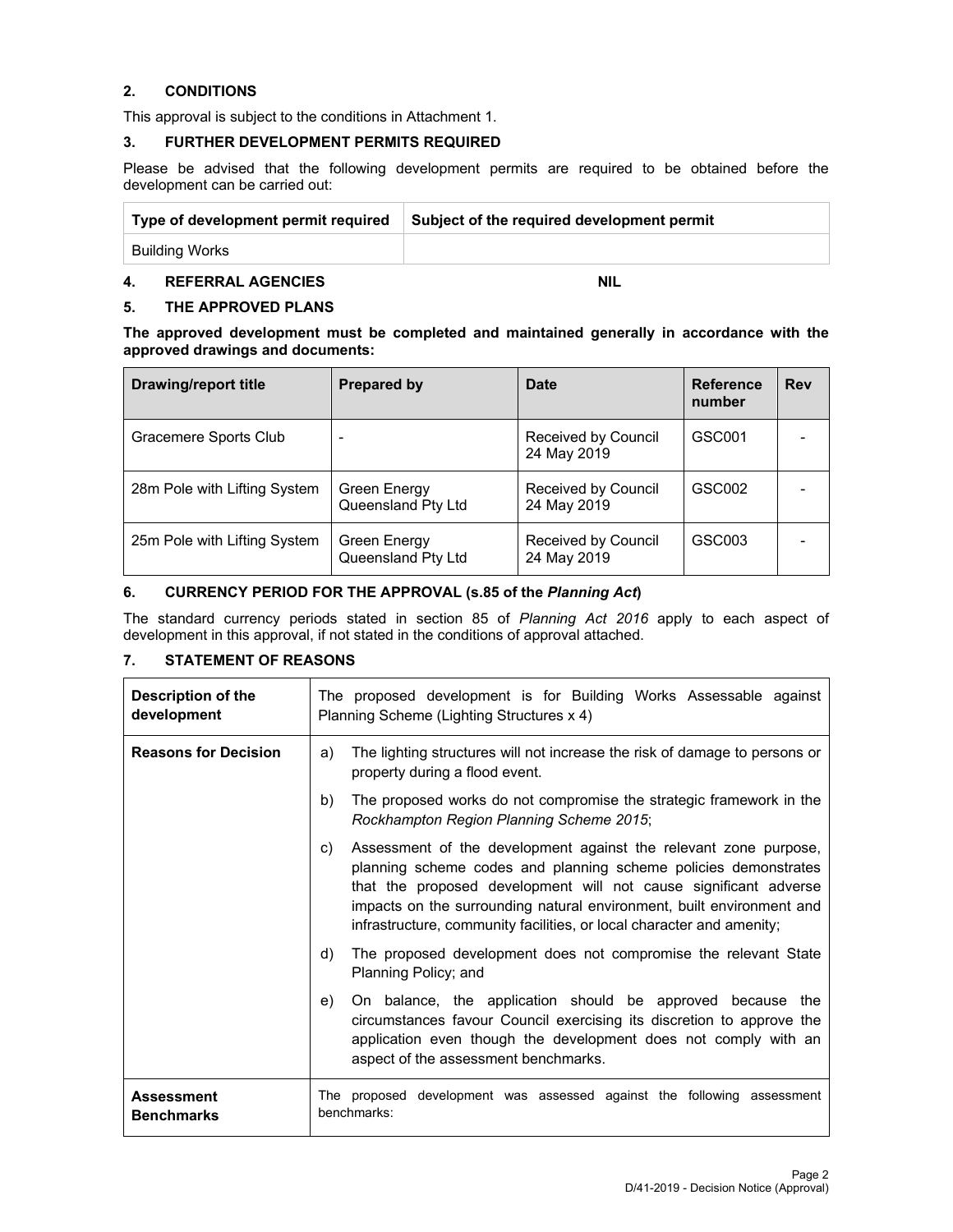|                                                    | Flood Hazard Overlay Code.<br>$\bullet$                                                                                                   |                                                                                                                                                                                                                                                                     |  |  |
|----------------------------------------------------|-------------------------------------------------------------------------------------------------------------------------------------------|---------------------------------------------------------------------------------------------------------------------------------------------------------------------------------------------------------------------------------------------------------------------|--|--|
| <b>Compliance with</b><br>assessment<br>benchmarks | The development was assessed against the assessment benchmark listed<br>above and complies with the code with the exception listed below. |                                                                                                                                                                                                                                                                     |  |  |
|                                                    | <b>Assessment</b><br><b>Benchmark</b>                                                                                                     | Reasons for the approval despite non-<br>compliance with benchmark                                                                                                                                                                                                  |  |  |
|                                                    | <b>Flood Hazard Overlay</b><br>Code                                                                                                       | The proposed lighting structures will not increase<br>the risk of damage to persons or property; will be<br>resilient to flood events; and will not adversely<br>impact on the hydraulic connectivity and capacity<br>of the surrounding area during a flood event. |  |  |
|                                                    |                                                                                                                                           | All electrical access points on the lighting<br>structures will be required to be located at a<br>minimum of 500mm above the defined one per<br>cent (1%) Annual exceedance probability flood<br>level.                                                             |  |  |
| <b>Matters prescribed by</b>                       | The State Planning Policy - Part E;                                                                                                       |                                                                                                                                                                                                                                                                     |  |  |
| regulation                                         | The Central Queensland Regional Plan;                                                                                                     |                                                                                                                                                                                                                                                                     |  |  |
|                                                    | The Rockhampton Region Planning Scheme 2015.                                                                                              |                                                                                                                                                                                                                                                                     |  |  |
|                                                    | The common material, being the material submitted with the<br>application.                                                                |                                                                                                                                                                                                                                                                     |  |  |

## **8. APPEAL RIGHTS**

The rights of an applicant to appeal to a tribunal or the Planning and Environment Court against a decision about a development application are set out in chapter 6, part 1 of the *Planning Act 2016*. There may also be a right to make an application for a declaration by a tribunal (see chapter 6, part 2 of the *Planning Act 2016).*

#### *Appeal by an applicant*

An applicant for a development application may appeal to the Planning and Environment Court against the following:

- the refusal of all or part of the development application
- a provision of the development approval
- the decision to give a preliminary approval when a development permit was applied for
- a deemed refusal of the development application.

An applicant may also have a right to appeal to the Development tribunal. For more information, see schedule 1 of the *Planning Act 2016*.

The timeframes for starting an appeal in the Planning and Environment Court are set out in section 229 of the *Planning Act 2016*.

**Attachment 2** is an extract from the *Planning Act 2016* that sets out the applicant's appeal rights and the appeal rights of a submitter.

## **9. WHEN THE DEVELOPMENT APPROVAL TAKES EFFECT**

This development approval takes effect:

From the time the decision notice is given – if there is no submitter and the applicant does not appeal the decision to the court.

Or

When the submitter's appeal period ends  $-$  if there is a submitter and the applicant does not appeal the decision to the court.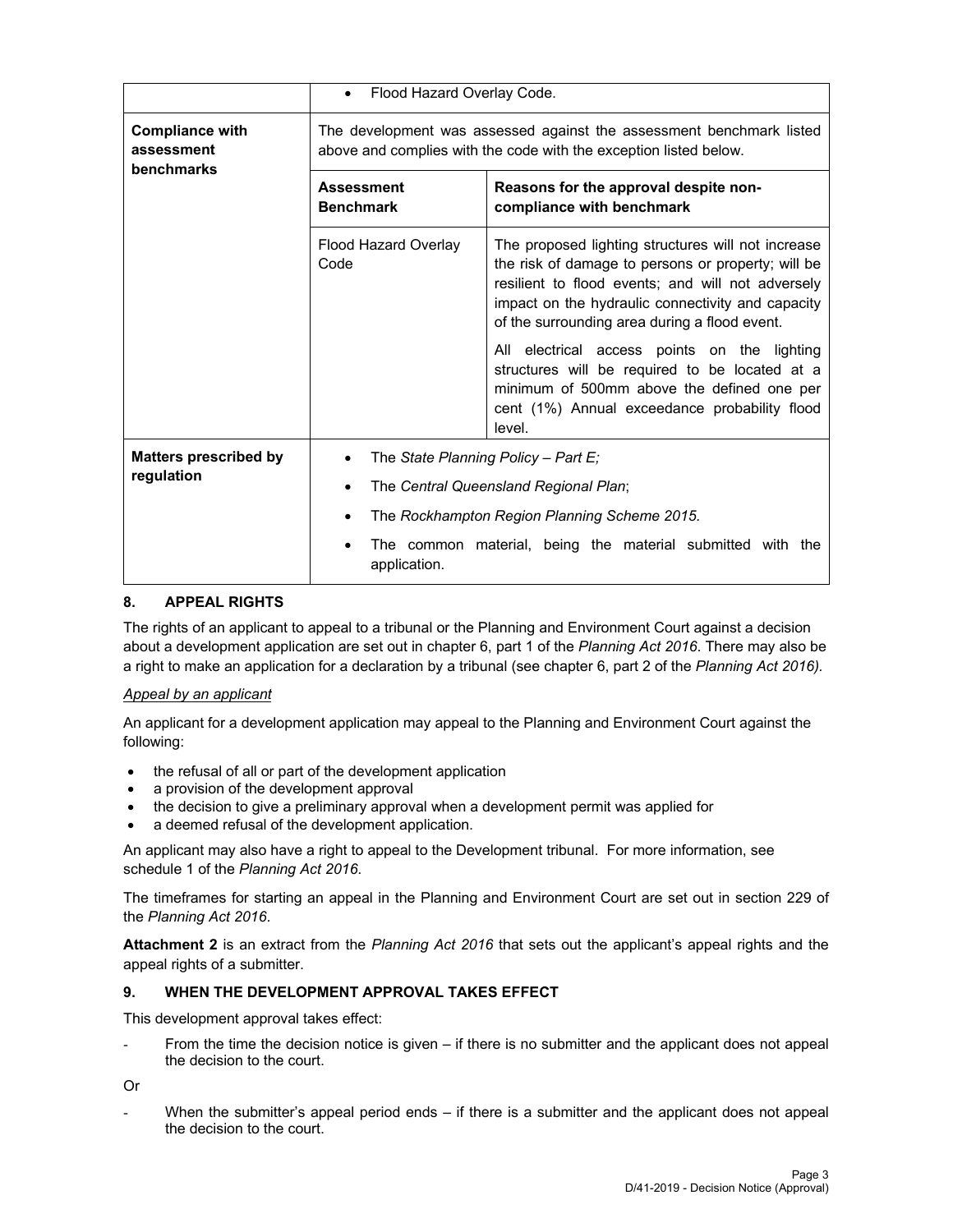Or

- Subject to the decision of the court, when the appeal is finally decided – if an appeal is made to the court.

# **10. ASSESSMENT MANAGER**

| Name: | Amanda O'Mara                 | Signature: | Date: 19 June 2019 |
|-------|-------------------------------|------------|--------------------|
|       | <b>ACTING COORDINATOR</b>     |            |                    |
|       | <b>DEVELOPMENT ASSESSMENT</b> |            |                    |

## **Attachment 1 – Conditions of the approval**

*Part 1* **–** *Conditions imposed by the assessment manager [Note: where a condition is imposed about infrastructure under Chapter 4 of the Planning Act 2016, the relevant provision of the Act under which this condition was imposed must be specified.]*

#### **Attachment 2—Extract on appeal rights**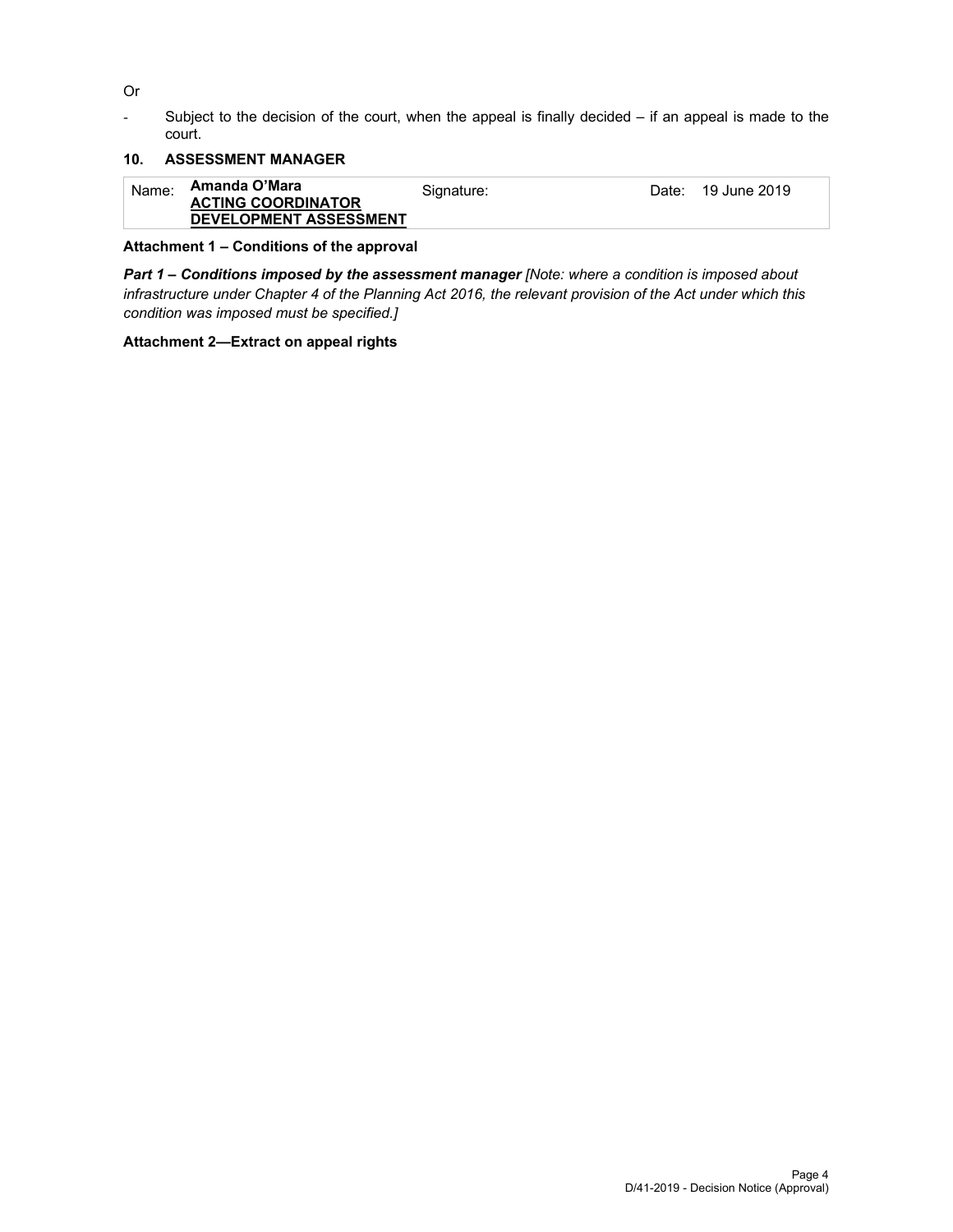

# **Attachment 1 – Part 1 Rockhampton Regional Council Conditions**

*Planning Act 2016* 

# 1.0 ADMINISTRATION

- 1.1 The Developer and his employee, agent, contractor or invitee is responsible for ensuring compliance with the conditions of this development approval.
- 1.2 Where these Conditions refer to "Council" in relation to requiring Council to approve or to be satisfied as to any matter, or conferring on the Council a function, power or discretion, that role may be fulfilled in whole or in part by a delegate appointed for that purpose by the Council.
- 1.3 All conditions, works, or requirements of this development approval must be undertaken and completed:
	- 1.3.1 to Council's satisfaction;
	- 1.3.2 at no cost to Council; and
	- 1.3.3 prior to the commencement of the use,

unless otherwise stated.

- 1.4 The following further Development Permit must be obtained prior to the commencement of any works associated with their purposes:
	- 1.4.1 Building Works.
- 1.5 All works must be designed, constructed and maintained in accordance with the relevant Council policies, guidelines and standards, unless otherwise stated.
- 1.6 All engineering drawings/specifications, design and construction works must be in accordance with the requirements of the relevant *Australian Standards* and must be approved, supervised and certified by a Registered Professional Engineer of Queensland.
- 2.0 APPROVED PLANS AND DOCUMENTS
- 2.1 The approved development must be completed and maintained generally in accordance with the approved plans and documents, except where amended by any condition of this development approval:

| <b>Drawing/report title</b>     | <b>Prepared by</b>                        | <b>Date</b>                               | <b>Reference</b><br>number | <b>Rev</b> |
|---------------------------------|-------------------------------------------|-------------------------------------------|----------------------------|------------|
| Gracemere<br>Sports<br>Club     | $\overline{\phantom{a}}$                  | <b>Received by Council</b><br>24 May 2019 | GSC001                     |            |
| 28m Pole with Lifting<br>System | <b>Green Energy</b><br>Queensland Pty Ltd | Received by Council<br>24 May 2019        | GSC002                     |            |
| 25m Pole with Lifting<br>System | Green Energy<br>Queensland Pty Ltd        | <b>Received by Council</b><br>24 May 2019 | GSC003                     |            |

2.2 Where there is any conflict between the conditions of this development approval and the details shown on the approved plans and documents, the conditions of this development approval must prevail.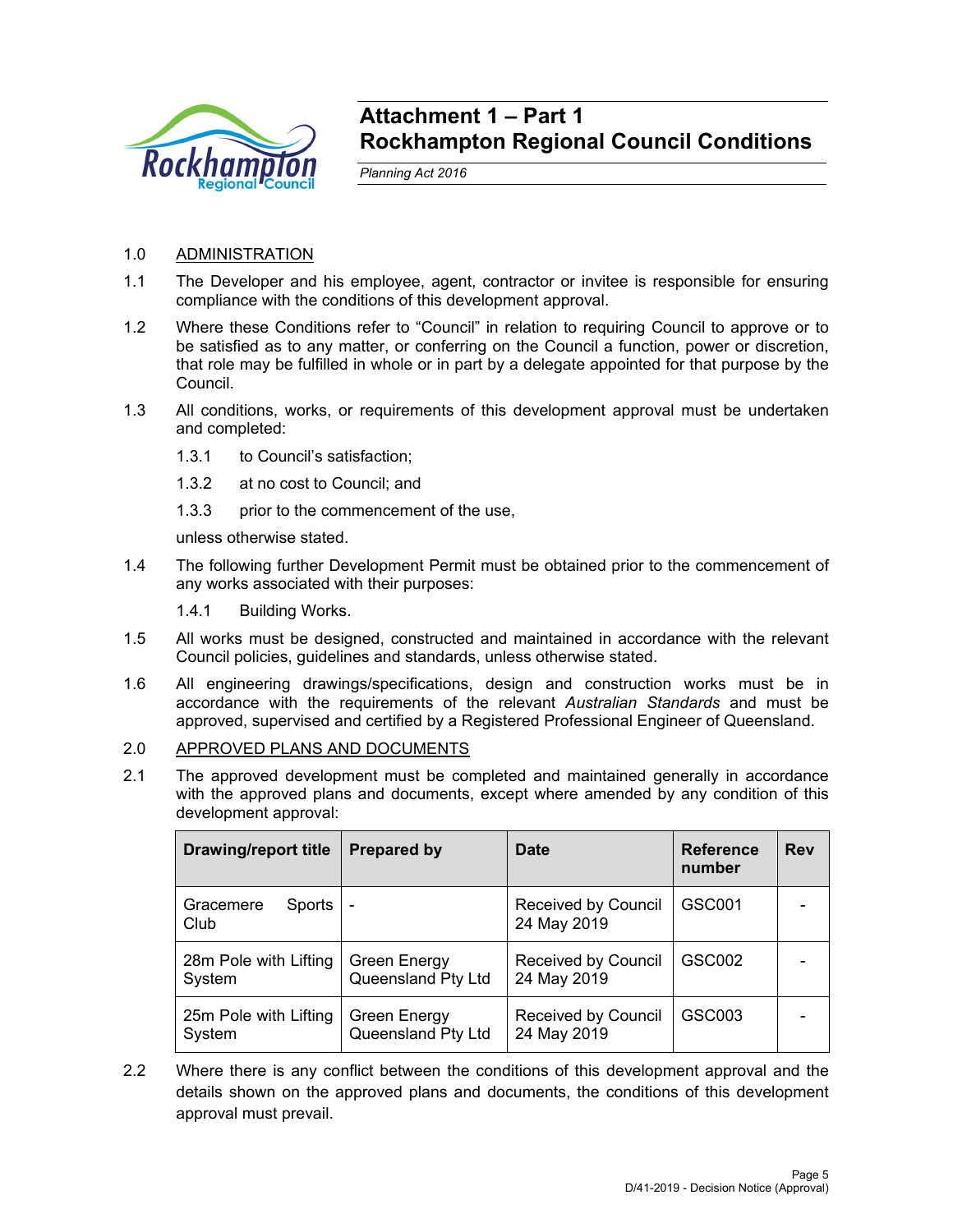#### 3.0 BUILDING WORKS

- 3.1 A Development Permit for Building Works must be obtained for the proposed structures on the development site.
- 3.2 All electrical and telecommunication services and utilities connected to the property, including electrical outlets, must be designed and installed at such a height that they are a minimum of 500 millimetres above a one per cent (1%) Annual exceedance probability flood level.

#### 4.0 ENVIRONMENTAL HEALTH

4.1 The lighting devices must be positioned on the development site and shielded so as not to cause glare or other nuisance to nearby residents and motorists. Night lighting must be designed, constructed and operated in accordance with *Australian Standard AS4282 "Control of the obtrusive effects of outdoor lighting"* and the *Civil Aviation Safety Authority Manual of Standards – Aerodromes*, in particular Section 9.1.3 and Section 9.21.

## ADVISORY NOTES

# NOTE 1. Aboriginal Cultural Heritage

It is advised that under section 23 of the *Aboriginal Cultural Heritage Act 2003*, a person who carries out an activity must take all reasonable and practicable measures to ensure the activity does not harm Aboriginal cultural heritage (the "cultural heritage duty of care"). Maximum penalties for breaching the duty of care are listed in the Aboriginal cultural heritage legislation. The information on Aboriginal cultural heritage is available on the Department of Aboriginal and Torres Strait Islander and Partnerships website www.datsip.qld.gov.au.

#### NOTE 2. General Environmental Duty

General environmental duty under the *Environmental Protection Act 1994* prohibits unlawful environmental nuisance caused by noise, aerosols, particles, dust, ash, fumes, light, odour or smoke beyond the boundaries of the development site during all stages of the development including earthworks, construction and operation.

#### NOTE 3. General Safety Of Public During Construction

The *Work Health and Safety Act 2011* and *Manual of Uniform Traffic Control Devices* must be complied with in carrying out any construction works, and to ensure safe traffic control and safe public access in respect of works being constructed on a road.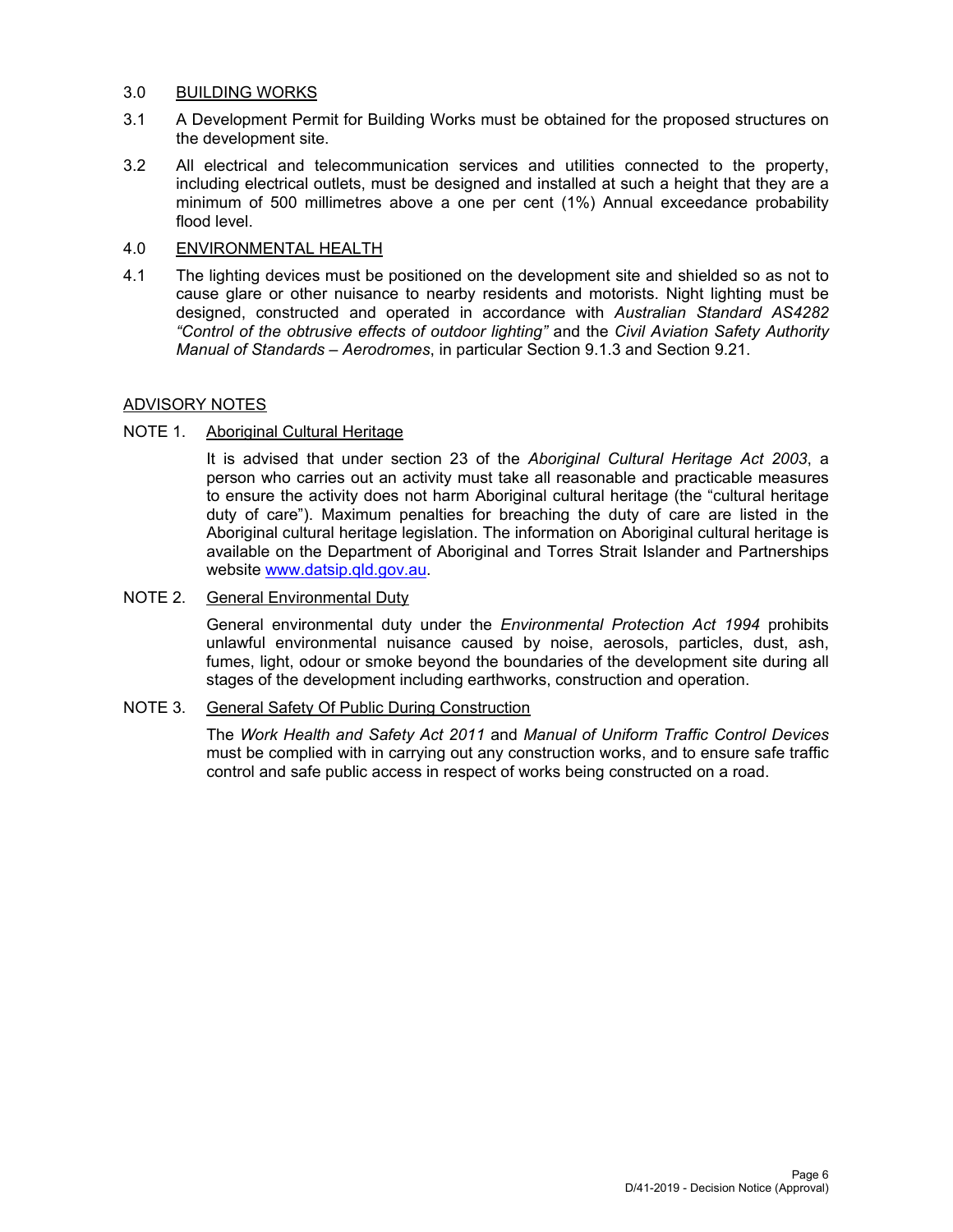

# **Attachment 2 - Appeal Rights**

*PLANNING ACT 2016*

The following is an extract from the *Planning Act 2016 (Chapter 6)*

#### *Appeal rights*

#### *229 Appeals to tribunal or P&E Court*

- (1) Schedule 1 states—
	- (a) matters that may be appealed to— (i) either a tribunal or the P&E Court; or (ii) only a tribunal; or (iii) only the P&E Court; and
	- (b) the person—
		- (i) who may appeal a matter (the **appellant**); and (ii) who is a respondent in an appeal of the matter; and (iii) who is a co-respondent in an appeal of the matter; and
		- (iv) who may elect to be a co-respondent in an appeal of the matter.
- (2) An appellant may start an appeal within the appeal period.
- (3) The **appeal period** is—
	- (a) for an appeal by a building advisory agency—10 business days after a decision notice for the decision is given to the agency or
	- (b) for an appeal against a deemed refusal—at any time after the deemed refusal happens; or
	- (c) for an appeal against a decision of the Minister, under chapter 7, part 4, to register premises or to renew the registration of premises—20 business days after a notice is published under section 269(3)(a) or (4); or
	- (d) for an appeal against an infrastructure charges notice— 20 business days after the infrastructure charges notice is given to the person; or
	- (e) for an appeal about a deemed approval of a development application for which a decision notice has not been given—30 business days after the applicant gives the deemed approval notice to the assessment manager; or
	- (f) for any other appeal—20 business days after a notice of the decision for the matter, including an enforcement notice, is given to the person.

#### Note—

See the P&E Court Act for the court's power to extend the appeal period.

- (4) Each respondent and co-respondent for an appeal may be heard in the appeal.
- (5) If an appeal is only about a referral agency's response, the assessment manager may apply to the tribunal or P&E Court to withdraw from the appeal.
- (6) To remove any doubt, it is declared that an appeal against an infrastructure charges notice must not be about— (a) the adopted charge itself; or
	- (b) for a decision about an offset or refund—
		- (i) the establishment cost of trunk infrastructure identified in a LGIP; or
		- (ii) the cost of infrastructure decided using the method
	- included in the local government's charges resolution.

## **230 Notice of appeal**

- (1) An appellant starts an appeal by lodging, with the registrar of the tribunal or P&E Court, a notice of appeal that— (a) is in the approved form; and
	- (b) succinctly states the grounds of the appeal.
- (2) The notice of appeal must be accompanied by the required fee.
- (3) The appellant or, for an appeal to a tribunal, the registrar must, within the service period, give a copy of the notice of appeal to—
- (a) the respondent for the appeal; and
- (b) each co-respondent for the appeal; and
- (c) for an appeal about a development application under schedule 1, table 1, item 1—each principal submitter for the development application; and
- (d) for an appeal about a change application under schedule 1, table 1, item 2—each principal submitter for the change application; and
- (e) each person who may elect to become a co-respondent for the appeal, other than an eligible submitter who is not a principal submitter in an appeal under paragraph (c) or (d); and
- (f) for an appeal to the P&E Court—the chief executive; and
- (g) for an appeal to a tribunal under another Act—any other person who the registrar considers appropriate.
- (4) The **service period** is—
	- (a) if a submitter or advice agency started the appeal in the P&E Court-2 business days after the appeal is started; or
	- (b) otherwise—10 business days after the appeal is started.
- (5) A notice of appeal given to a person who may elect to be a co-respondent must state the effect of subsection
- (6) A person elects to be a co-respondent by filing a notice of election, in the approved form, within 10 business days
	- after the notice of appeal is given to the person*.*
- **231 Other appeals**
- (1) Subject to this chapter, schedule 1 and the P&E Court Act, unless the Supreme Court decides a decision or other matter under this Act is affected by jurisdictional error, the decision or matter is non-appealable.
- (2) The Judicial Review Act 1991, part 5 applies to the decision or matter to the extent it is affected by jurisdictional error.
- (3) A person who, but for subsection (1) could have made an application under the Judicial Review Act 1991 in relation to the decision or matter, may apply under part 4 of that Act for a statement of reasons in relation to the decision or matter.
- (4) In this section— **decision** includes—
	- (a) conduct engaged in for the purpose of making a decision; and
	- (b) other conduct that relates to the making of a decision; and
	- (c) the making of a decision or the failure to make a decision; and
	- (d) a purported decision; and
	- (e) a deemed refusal.

**non-appealable**, for a decision or matter, means the decision or matter—

- (a) is final and conclusive; and
- (b) may not be challenged, appealed against, reviewed, quashed, set aside or called into question in any other way under the Judicial Review Act 1991 or otherwise, whether by the Supreme Court, another court, a tribunal or another entity; and
- (c) is not subject to any declaratory, injunctive or other order of the Supreme Court, another court, a tribunal or another entity on any ground.

#### **232 Rules of the P&E Court**

- (1) A person who is appealing to the P&E Court must comply with the rules of the court that apply to the appeal.
- (2) However, the P&E Court may hear and decide an appeal even if the person has not complied with rules of the P&E Court.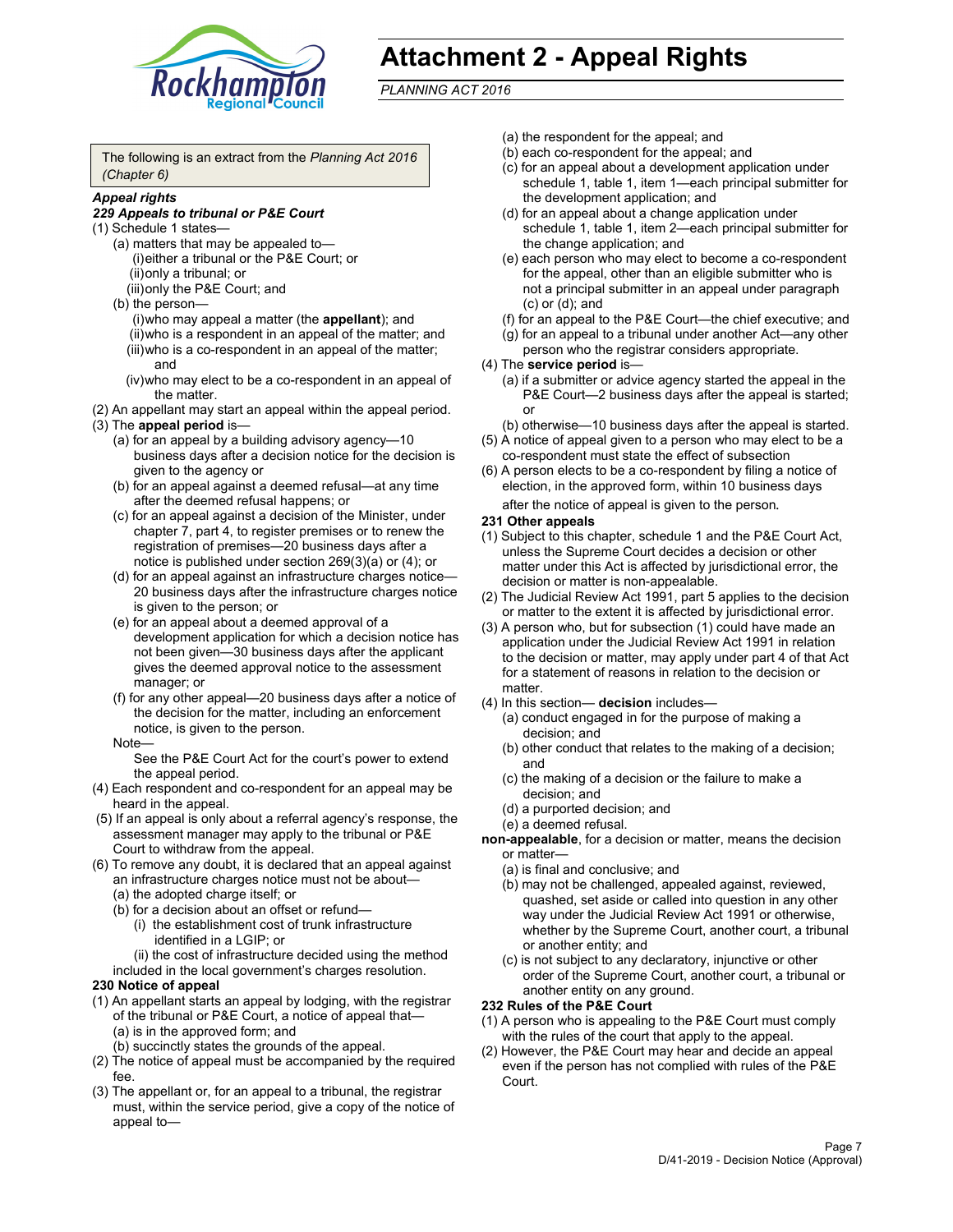

# **Appeal Rights**

*PLANNING ACT 2016*

# **Schedule 1**

# **Appeals section 229**

#### **1 Appeal rights and parties to appeals**

- (1) Table 1 states the matters that may be appealed to—(a) the P&E court; or (b) a tribunal.
- (2) However, table 1 applies to a tribunal only if the matter involves—
	- (a) the refusal, or deemed refusal of a development application, for—
	- (i) a material change of use for a classified building; or
	- (ii) operational work associated with building work, a retaining wall, or a tennis court; or
	- (b) a provision of a development approval for—
	- (i) a material change of use for a classified building; or
- (ii) operational work associated with building work, a retaining wall, or a tennis court; or
	- (c) if a development permit was applied for—the decision to give a preliminary approval for— (i) a material change of use for a classified building; or
	- (ii) operational work associated with building work, a retaining wall, or a tennis court; or
	- (d) a development condition if—
		- (i) the development approval is only for a material change of use that involves the use of a building classified under the Building Code as a class 2 building; and
		- (ii) the building is, or is proposed to be, not more than 3 storeys; and
		- (iii) the proposed development is for not more than 60 sole-occupancy units; or
	- (e) a decision for, or a deemed refusal of, an extension application for a development approval that is only for a material change of use of a classified building; or
	- (f) a decision for, or a deemed refusal of, a change application for a development approval that is only for a material change of use of a classified building; or
	- (g) a matter under this Act, to the extent the matter relates to—
		- (i) the Building Act, other than a matter under that Act that may or must be decided by the Queensland Building and Construction Commission; or
		- (ii) the Plumbing and Drainage Act, part 4 or 5; or
	- (h) a decision to give an enforcement notice in relation to a matter under paragraphs (a) to (g); or
	- (i) a decision to give an infrastructure charges notice; or
	- (j) the refusal, or deemed refusal, of a conversion application; or
	- (k) a matter that, under another Act, may be appealed to the tribunal; or
	- (l) a matter prescribed by regulation.
- (3) Also, table 1 does not apply to a tribunal if the matter
	- involves—
		- (a) for a matter in subsection  $(2)(a)$  to  $(d)$ 
			- (i) a development approval for which the development application required impact assessment; and
			- (ii) a development approval in relation to which the assessment manager received a properly made submission for the development application; or
	- (b) a provision of a development approval about the identification or inclusion, under a variation approval, of a matter for the development.
- (4) Table 2 states the matters that may be appealed only to the P&E Court.
- (5) Table 3 states the matters that may be appealed only to the tribunal.
- (6) In each table—
	- (a) column 1 states the appellant in the appeal; and
	- (b) column 2 states the respondent in the appeal; and
	- (c) column 3 states the co-respondent (if any) in the appeal; and
	- (d) column 4 states the co-respondents by election (if any) in the appeal.
- (7) If the chief executive receives a notice of appeal under section 230(3)(f), the chief executive may elect to be a corespondent in the appeal.

| Table 1<br>Appeals to the P&E Court and, for certain matters, to a tribunal                                      |                                                                                                                                |                                                                                          |                                                       |  |  |
|------------------------------------------------------------------------------------------------------------------|--------------------------------------------------------------------------------------------------------------------------------|------------------------------------------------------------------------------------------|-------------------------------------------------------|--|--|
| 1. Development applications<br>An appeal may be made against-<br>(c) a provision of the development approval; or | (a) the refusal of all or part of the development application; or<br>(b) the deemed refusal of the development application; or | (d) if a development permit was applied for—the decision to give a preliminary approval. |                                                       |  |  |
| Column 1                                                                                                         | Column 2                                                                                                                       | Column 3                                                                                 | Column 4                                              |  |  |
| Appellant                                                                                                        | Respondent                                                                                                                     | Co-respondent<br>$(i$ f anv $)$                                                          | Co-respondent by election<br>$(if$ any)               |  |  |
| The applicant                                                                                                    | The assessment<br>manager                                                                                                      | If the appeal is about<br>a concurrence                                                  | 1 A concurrence agency that is<br>not a co-respondent |  |  |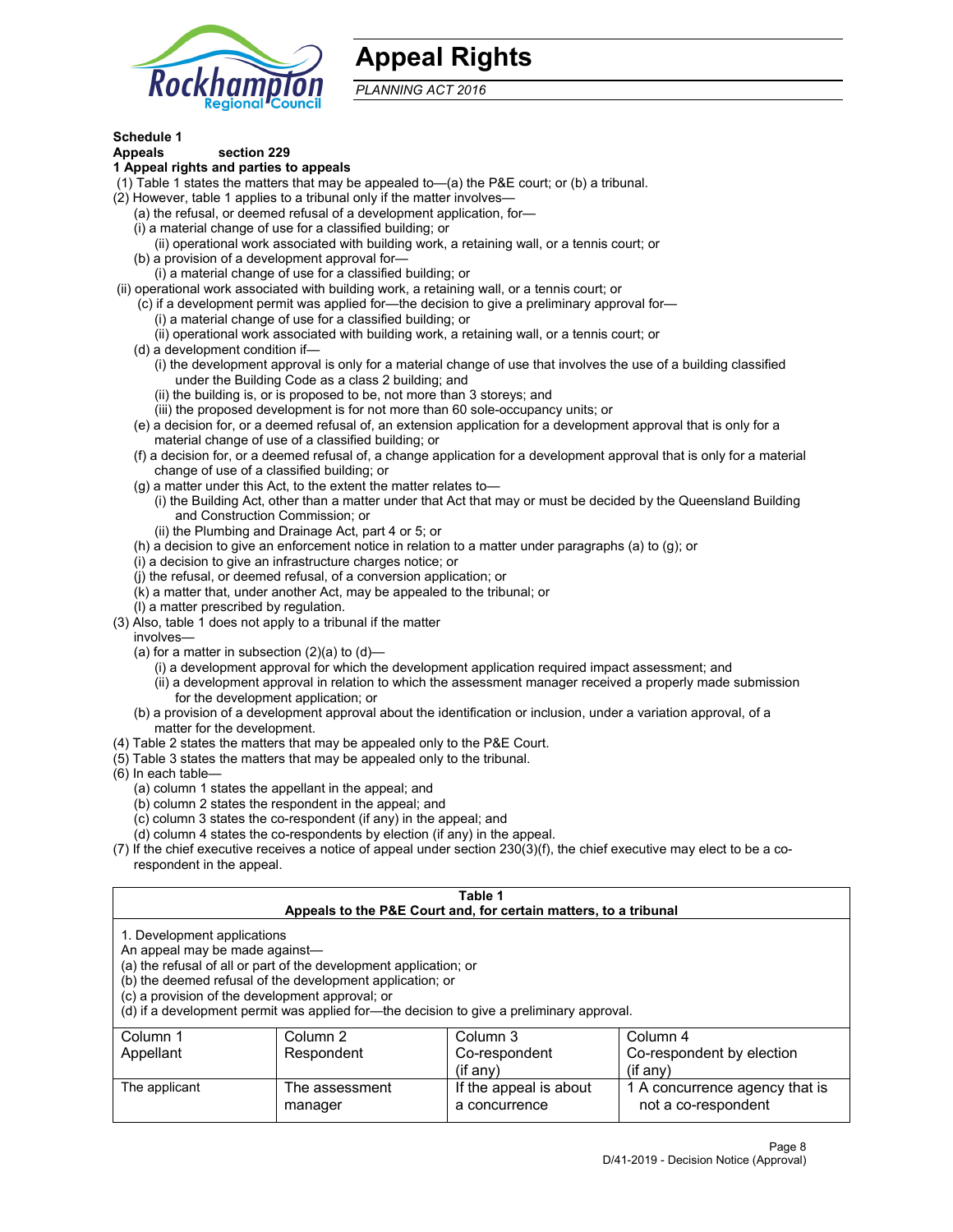| Table 1<br>Appeals to the P&E Court and, for certain matters, to a tribunal                                                                                                                        |                                                                                                                               |                                                                 |                                                                                                                                                                                                                                                                                                                                                 |  |
|----------------------------------------------------------------------------------------------------------------------------------------------------------------------------------------------------|-------------------------------------------------------------------------------------------------------------------------------|-----------------------------------------------------------------|-------------------------------------------------------------------------------------------------------------------------------------------------------------------------------------------------------------------------------------------------------------------------------------------------------------------------------------------------|--|
| 2. Change applications<br>An appeal may be made against-                                                                                                                                           |                                                                                                                               | agency's referral<br>response-the<br>concurrence agency         | 2 If a chosen Assessment<br>manager is the respondent-<br>the prescribed assessment<br>manager<br>3 Any eligible advice agency for<br>the application<br>4 Any eligible submitter for the<br>application<br>(a) a responsible entity's decision for a change application, other than a decision made by the P&E court; or                       |  |
| (b) a deemed refusal of a change application.<br>Column 1<br>Appellant                                                                                                                             | Column $\overline{2}$<br>Respondent                                                                                           | Column 3<br>Co-respondent<br>(if any)                           | Column 4<br>Co-respondent by election<br>(i f any)                                                                                                                                                                                                                                                                                              |  |
| 1 The applicant<br>2 If the responsible<br>entity is the<br>assessment<br>manager-an<br>affected entity that<br>gave a pre-request<br>notice or response<br>notice                                 | The responsible<br>entity                                                                                                     | If an affected entity<br>starts the appeal-the<br>applicant     | 1 A concurrence agency for the<br>development application<br>2 If a chosen assessment<br>manager is the respondent-<br>the prescribed assessment<br>manager<br>3 A private certifier for the<br>development application<br>4 Any eligible advice agency for<br>the change application<br>5 Any eligible submitter for the<br>change application |  |
| 3. Extension applications<br>An appeal may be made against-                                                                                                                                        | (a) the assessment manager's decision about an extension application; or<br>(b) a deemed refusal of an extension application. |                                                                 |                                                                                                                                                                                                                                                                                                                                                 |  |
| Column 1<br>Appellant                                                                                                                                                                              | Column <sub>2</sub><br>Respondent                                                                                             | Column 3<br>Co-respondent<br>(if any)                           | Column 4<br>Co-respondent by election<br>(if any)                                                                                                                                                                                                                                                                                               |  |
| 1 The applicant<br>1<br>For a matter other<br>than a deemed<br>refusal of an<br>extension<br>application $-$ a<br>concurrence<br>agency, other than<br>the chief executive,<br>for the application | The assessment<br>manager                                                                                                     | If a concurrence<br>agency starts the<br>appeal - the applicant | If a chosen assessment<br>manager is the respondent - the<br>prescribed assessment manager                                                                                                                                                                                                                                                      |  |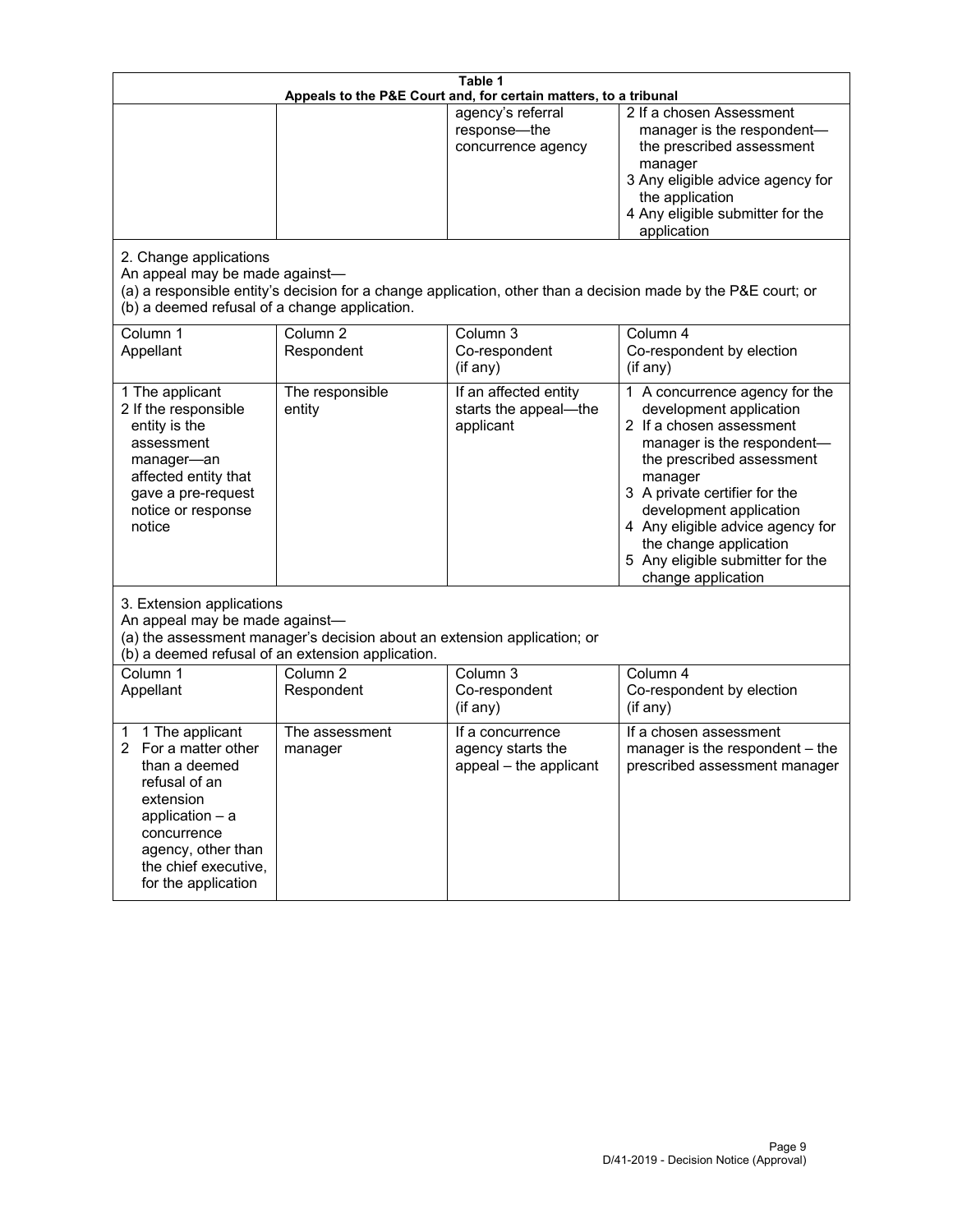#### **Table 1 Appeals to the P&E Court and, for certain matters, to a tribunal**

4. Infrastructure charges notices

An appeal may be made against an infrastructure charges notice on 1 or more of the following grounds

- a) The notice involved an error relating to
	- (i) The application of the relevant adopted charge; or

Examples of errors in applying an adopted charge –

- The incorrect application of gross floor area for a non-residential development
- Applying an incorrect 'use category', under a regulation, to the development
- (i) The working out of extra demands, for section 120; or
- (ii) An offset or refund; or
- b) The was no decision about an offset or refund; or
- c) If the infrastructure charges notice states a refund will be given the timing for giving the refund; or
- d) The amount of the charge is so unreasonable that no reasonable relevant local government could have imposed the amount.

| Column 1<br>Appellant                                    | Column 2<br>Respondent                                                    | Column 3<br>Co-respondent<br>(i f any) | Column 4<br>Co-respondent by election<br>(i f any) |
|----------------------------------------------------------|---------------------------------------------------------------------------|----------------------------------------|----------------------------------------------------|
| The person given the<br>Infrastructure charges<br>notice | The local government<br>that gave the<br>infrastructure charges<br>notice |                                        |                                                    |

5. Conversion applications

An appeal may be made against—

(a) the refusal of a conversion application; or

(b) a deemed refusal of a conversion application.

| Column 1      | Column 2                                        | Column 3      | Column 4                  |
|---------------|-------------------------------------------------|---------------|---------------------------|
| Appellant     | Respondent                                      | Co-respondent | Co-respondent by election |
|               |                                                 | $(if$ any)    | (i f any)                 |
| The applicant | The local government<br>to which the conversion |               |                           |
|               | application was made                            |               |                           |

6. Enforcement notices

An appeal may be made against the decision to give an enforcement notice.

| Column 1<br>Appellant                      | Column 2<br>Respondent       | Column 3<br>Co-respondent<br>(if any) | Column 4<br>Co-respondent by election<br>(if any)                                                                                                                          |
|--------------------------------------------|------------------------------|---------------------------------------|----------------------------------------------------------------------------------------------------------------------------------------------------------------------------|
| The person given the<br>enforcement notice | The enforcement<br>authority |                                       | If the enforcement authority is<br>not the local government for<br>the premises in relation to which<br>the offence is alleged to have<br>happened-the local<br>government |

#### **Table 2 Appeals to the P&E Court only**

1. Appeals from tribunal

An appeal may be made against a decision of a tribunal, other than a decision under

section 252, on the ground of—

(a) an error or mistake in law on the part of the tribunal; or

(b) jurisdictional error.

| Column 1<br>Appellant                             | Column 2<br>Respondent                                    | Column 3<br>Co-respondent<br>$(if$ any) | Column 4<br>Co-respondent by election<br>$(if$ any) |
|---------------------------------------------------|-----------------------------------------------------------|-----------------------------------------|-----------------------------------------------------|
| A party to the<br>proceedings for the<br>decision | The other party to the<br>proceedings for the<br>decision | $\overline{\phantom{a}}$                |                                                     |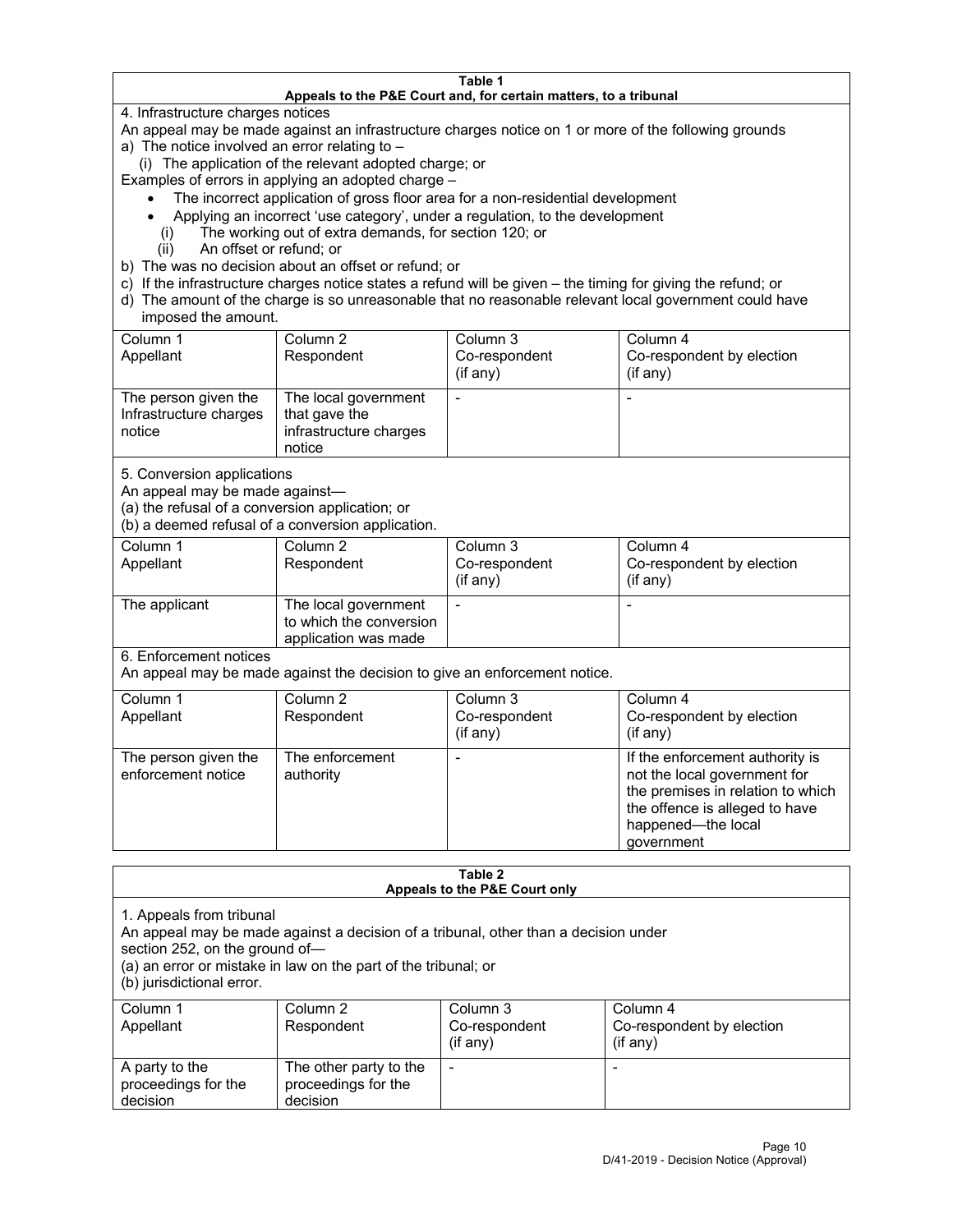#### **Table 2 Appeals to the P&E Court only**

2. Eligible submitter appeals

An appeal may be made against the decision to give a development approval, or an approval for a change application, to the extent that the decision relates to—

(a) any part of the development application for the development approval that required impact assessment; or (b) a variation request.

| Column 1<br>Appellant                                                                                                                                                                        | Column 2<br>Respondent                                                                                                     | Column 3<br>Co-respondent<br>$($ if any $)$                                                                             | Column 4<br>Co-respondent by election<br>(i f any)   |
|----------------------------------------------------------------------------------------------------------------------------------------------------------------------------------------------|----------------------------------------------------------------------------------------------------------------------------|-------------------------------------------------------------------------------------------------------------------------|------------------------------------------------------|
| 1 For a development<br>application-an<br>eligible submitter for<br>the development<br>application<br>2 For a change<br>application-an<br>eligible submitter for<br>the change<br>application | 1 For a development<br>application-the<br>assessment<br>manager<br>2 For a change<br>application-the<br>responsible entity | 1 The applicant<br>2 If the appeal is<br>about a concurrence<br>agency's referral<br>response—the<br>concurrence agency | Another eligible<br>submitter for the<br>application |

3. Eligible submitter and eligible advice agency appeals

An appeal may be made against a provision of a development approval, or failure to

include a provision in the development approval, to the extent the matter relates to—

(a) any part of the development application or the change application, for the development approval, that required impact assessment; or

(b) a variation request.

| Column 1<br>Appellant                                                                                                                                                                                                                                                                         | Column <sub>2</sub><br>Respondent                                                                                          | Column <sub>3</sub><br>Co-respondent<br>(if any)                                                                        | Column 4<br>Co-respondent by election<br>(if any) |
|-----------------------------------------------------------------------------------------------------------------------------------------------------------------------------------------------------------------------------------------------------------------------------------------------|----------------------------------------------------------------------------------------------------------------------------|-------------------------------------------------------------------------------------------------------------------------|---------------------------------------------------|
| 1 For a development<br>application-an<br>eligible submitter for<br>the development<br>application<br>2 For a change<br>application-an<br>eligible submitter for<br>the change<br>application<br>3 An eligible advice<br>agency for the<br>development<br>application or<br>change application | 1 For a development<br>application-the<br>assessment<br>manager<br>2 For a change<br>application-the<br>responsible entity | 1 The applicant<br>2 If the appeal is<br>about a concurrence<br>agency's referral<br>response-the<br>concurrence agency | Another eligible submitter for the<br>application |
| 4. Compensation claims<br>An appeal may be made against-<br>(a) a decision under section 32 about a compensation claim; or<br>(b) a decision under section 265 about a claim for compensation; or<br>(c) a deemed refusal of a claim under paragraph (a) or (b).                              |                                                                                                                            |                                                                                                                         |                                                   |
| Column <sub>1</sub><br>Appellant                                                                                                                                                                                                                                                              | Column <sub>2</sub><br>Respondent                                                                                          | Column <sub>3</sub><br>Co-respondent<br>(if any)                                                                        | Column 4<br>Co-respondent by election<br>(if any) |
| A person dissatisfied<br>with the decision                                                                                                                                                                                                                                                    | The local<br>government to which<br>the claim was made                                                                     |                                                                                                                         |                                                   |
| 5. Registered premises                                                                                                                                                                                                                                                                        |                                                                                                                            |                                                                                                                         |                                                   |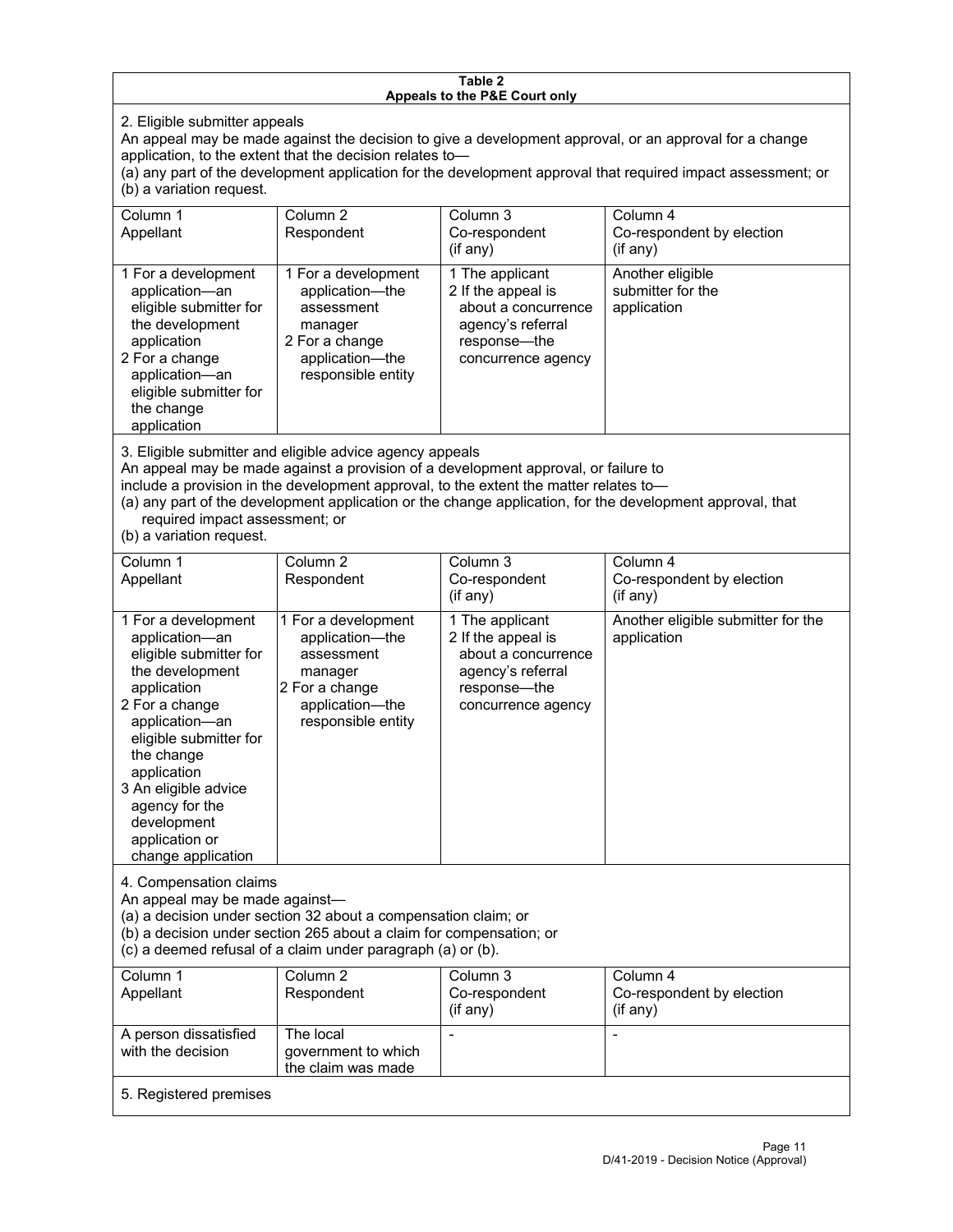| Table 2<br>Appeals to the P&E Court only                                                                                                                                                                                                                                                                             |                                   |                                                  |                                                                                                                                                                             |  |
|----------------------------------------------------------------------------------------------------------------------------------------------------------------------------------------------------------------------------------------------------------------------------------------------------------------------|-----------------------------------|--------------------------------------------------|-----------------------------------------------------------------------------------------------------------------------------------------------------------------------------|--|
| An appeal may be made against a decision of the Minister under chapter 7, part 4.                                                                                                                                                                                                                                    |                                   |                                                  |                                                                                                                                                                             |  |
|                                                                                                                                                                                                                                                                                                                      |                                   |                                                  |                                                                                                                                                                             |  |
| Column 1<br>Appellant                                                                                                                                                                                                                                                                                                | Column <sub>2</sub><br>Respondent | Column <sub>3</sub><br>Co-respondent<br>(if any) | Column 4<br>Co-respondent by election<br>$($ if any $)$                                                                                                                     |  |
| 1 A person given a<br>decision notice about<br>the decision<br>2 If the decision is to<br>register premises or<br>renew the<br>registration of<br>premises-an owner<br>or occupier of<br>premises in the<br>affected area for the<br>registered premises<br>who is dissatisfied<br>with the decision                 | The Minister                      |                                                  | If an owner or occupier starts the<br>appeal - the owner of the<br>registered premises                                                                                      |  |
| 6. Local laws<br>An appeal may be made against a decision of a local government, or conditions applied,<br>under a local law about-<br>(a) the use of premises, other than a use that is the natural and ordinary consequence of prohibited<br>development; or<br>(b) the erection of a building or other structure. |                                   |                                                  |                                                                                                                                                                             |  |
| Column 1<br>Appellant                                                                                                                                                                                                                                                                                                | Column <sub>2</sub><br>Respondent | Column 3<br>Co-respondent<br>(if any)            | Column 4<br>Co-respondent by election<br>(if any)                                                                                                                           |  |
| A person who-<br>(a) applied for the<br>decision; and<br>(b) is dissatisfied with<br>the decision or<br>conditions.                                                                                                                                                                                                  | The local government              | $\blacksquare$                                   | $\blacksquare$                                                                                                                                                              |  |
|                                                                                                                                                                                                                                                                                                                      |                                   | Table 3<br>Appeals to the tribunal only          |                                                                                                                                                                             |  |
| 1. Building advisory agency appeals<br>An appeal may be made against giving a development approval for building work to the extent the building<br>work required code assessment against the building assessment provisions.                                                                                         |                                   |                                                  |                                                                                                                                                                             |  |
| Column 1<br>Appellant                                                                                                                                                                                                                                                                                                | Column <sub>2</sub><br>Respondent | Column <sub>3</sub><br>Co-respondent<br>(if any) | Column 4<br>Co-respondent by election<br>(if any)                                                                                                                           |  |
| A building advisory<br>agency for the<br>development application<br>related to the approval                                                                                                                                                                                                                          | The assessment<br>manager         | The applicant                                    | 1 A concurrence agency for the<br>development application<br>related to the approval<br>2 A private certifier for the<br>development application<br>related to the approval |  |
| 3. Certain decisions under the Building Act and the Plumbing and Drainage Act<br>An appeal may be made against a decision under-<br>(a) the Building Act, other than a decision made by the Queensland Building and Construction Commission; or<br>(b) the Plumbing and Drainage Act, part 4 or 5.                   |                                   |                                                  |                                                                                                                                                                             |  |
| Column 1<br>Appellant                                                                                                                                                                                                                                                                                                | Column <sub>2</sub><br>Respondent | Column 3<br>Co-respondent<br>(if any)            | Column 4<br>Co-respondent by election<br>(if any)                                                                                                                           |  |